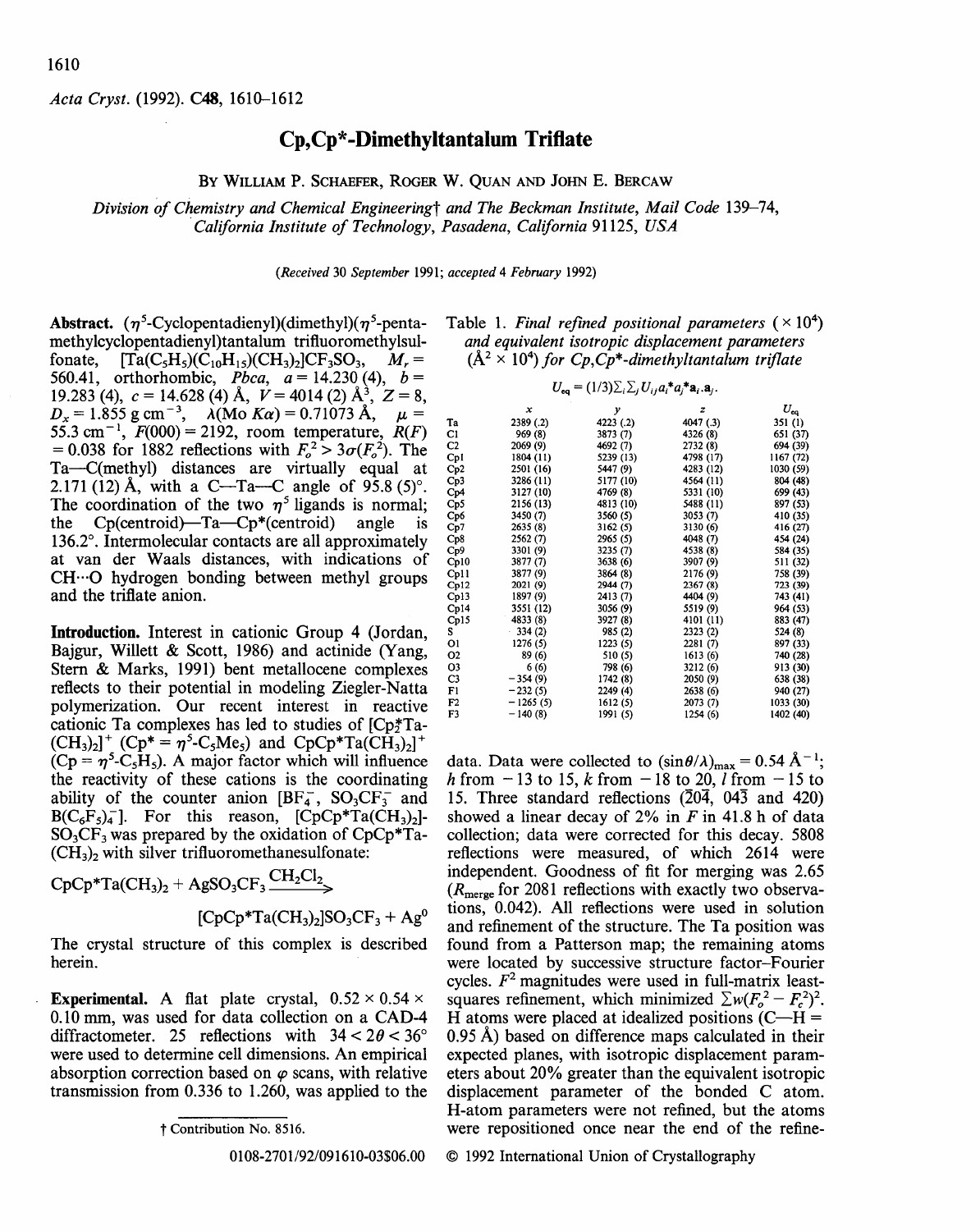| $Ta - C1$<br>2.168(12)<br>$Cp7 - Cp12$<br>$Ta-C2$<br>2.174 (12)<br>$Cp8-Cp9$<br>$Ta$ – $Cp$<br>2.095<br>$Cp8-Cp13$<br>$Ta$ -Cp*<br>2.124<br>$Cp9 - Cp10$<br>$Cp9 - Cp14$<br>$Cp1 - Cp2$<br>1.31(3)<br>1.52(2)<br>$Cp1 - Cp5$<br>1.39(3)<br>Cp10-Cp15<br>$Cp2-Cp3$<br>$S-01$<br>1.30(3)<br>1.39(2)<br>$Cp3-Cp4$<br>$S - O2$<br>$Cp4-Cp5$<br>1.40(2)<br>$S - O3$<br>$S-C3$<br>$Cp6-Cp7$<br>1.395(15)<br>$Cp6-Cp10$<br>1.399(15)<br>$C3-F1$<br>$Cp6 - Cp11$<br>1.536(17)<br>$C3-F2$<br>$Cp7-Cp8$<br>1.399 (14)<br>$C3-F3$<br>$Cl - Ta - C2$<br>$Cpl3-Cp8-Cp9$<br>95.8 (5)<br>136.2<br>$Cp10-Cp9-Cp8$<br>$Cp$ —Ta— $Cp^*$<br>$Cl - Ta - Cp$<br>$Cp14-Cp9-Cp8$<br>104.7<br>$Cl - Ta - Cp*$<br>105.5<br>$Cpl4-Cp9-Cpl0$<br>$C2-Ta-Cp$<br>102.5<br>$Cp9 - Cp10 - Cp6$<br>$C2-Ta-Cp*$<br>105.2<br>$Cp15-Cp10-Cp6$<br>$Cp5-Cp1-Cp2$<br>108.9 (19)<br>$Cp15-Cp10-Cp9$<br>$O2 - S - O1$<br>$Cp3-Cp2-Cp1$<br>110.3 (18)<br>$Cp4-Cp3-Cp2$<br>110.1(16)<br>$O3 - S - O1$<br>$Cp5-Cp4-Cp3$<br>$O3 - S - O2$<br>105.0 (14)<br>$Cp4 - Cp5 - Cp1$<br>$C3 - S - O1$<br>105.7 (16)<br>$Cp10-Cp6-Cp7$<br>$C3 - S - 02$<br>110.4(9)<br>$Cpl1-Cp6-Cp7$<br>$C3 - S - 03$<br>127.3 (10)<br>$S - C3 - F1$<br>$Cpl1-Cp6-Cp10$<br>122.2 (10)<br>$Cp8-Cp7-Cp6$<br>$S - C3 - F2$<br>106.8(9)<br>$S - C3 - F3$<br>$Cp12-Cp7-Cp6$<br>125.9 (10)<br>$F2-C3-F1$<br>$Cp12-Cp7-Cp8$<br>127.1 (10)<br>$F3 - C3 - F1$<br>$Cp9 - Cp8 - Cp7$<br>109.9 (9) |                |           |            |            |
|-------------------------------------------------------------------------------------------------------------------------------------------------------------------------------------------------------------------------------------------------------------------------------------------------------------------------------------------------------------------------------------------------------------------------------------------------------------------------------------------------------------------------------------------------------------------------------------------------------------------------------------------------------------------------------------------------------------------------------------------------------------------------------------------------------------------------------------------------------------------------------------------------------------------------------------------------------------------------------------------------------------------------------------------------------------------------------------------------------------------------------------------------------------------------------------------------------------------------------------------------------------------------------------------------------------------------------------------------------------------------------------------------------------------|----------------|-----------|------------|------------|
|                                                                                                                                                                                                                                                                                                                                                                                                                                                                                                                                                                                                                                                                                                                                                                                                                                                                                                                                                                                                                                                                                                                                                                                                                                                                                                                                                                                                                   |                |           |            | 1.478 (16) |
|                                                                                                                                                                                                                                                                                                                                                                                                                                                                                                                                                                                                                                                                                                                                                                                                                                                                                                                                                                                                                                                                                                                                                                                                                                                                                                                                                                                                                   |                |           |            | 1.375(16)  |
|                                                                                                                                                                                                                                                                                                                                                                                                                                                                                                                                                                                                                                                                                                                                                                                                                                                                                                                                                                                                                                                                                                                                                                                                                                                                                                                                                                                                                   |                |           |            | 1.516(16)  |
|                                                                                                                                                                                                                                                                                                                                                                                                                                                                                                                                                                                                                                                                                                                                                                                                                                                                                                                                                                                                                                                                                                                                                                                                                                                                                                                                                                                                                   |                |           |            | 1.459(17)  |
|                                                                                                                                                                                                                                                                                                                                                                                                                                                                                                                                                                                                                                                                                                                                                                                                                                                                                                                                                                                                                                                                                                                                                                                                                                                                                                                                                                                                                   |                |           |            |            |
|                                                                                                                                                                                                                                                                                                                                                                                                                                                                                                                                                                                                                                                                                                                                                                                                                                                                                                                                                                                                                                                                                                                                                                                                                                                                                                                                                                                                                   |                |           |            | 1.497 (18) |
|                                                                                                                                                                                                                                                                                                                                                                                                                                                                                                                                                                                                                                                                                                                                                                                                                                                                                                                                                                                                                                                                                                                                                                                                                                                                                                                                                                                                                   |                |           |            | 1.418(10)  |
|                                                                                                                                                                                                                                                                                                                                                                                                                                                                                                                                                                                                                                                                                                                                                                                                                                                                                                                                                                                                                                                                                                                                                                                                                                                                                                                                                                                                                   |                |           |            | 1.429(9)   |
|                                                                                                                                                                                                                                                                                                                                                                                                                                                                                                                                                                                                                                                                                                                                                                                                                                                                                                                                                                                                                                                                                                                                                                                                                                                                                                                                                                                                                   |                |           |            | 1.428(10)  |
|                                                                                                                                                                                                                                                                                                                                                                                                                                                                                                                                                                                                                                                                                                                                                                                                                                                                                                                                                                                                                                                                                                                                                                                                                                                                                                                                                                                                                   |                |           |            | 1.801 (14) |
|                                                                                                                                                                                                                                                                                                                                                                                                                                                                                                                                                                                                                                                                                                                                                                                                                                                                                                                                                                                                                                                                                                                                                                                                                                                                                                                                                                                                                   |                |           |            | 1.315(16)  |
|                                                                                                                                                                                                                                                                                                                                                                                                                                                                                                                                                                                                                                                                                                                                                                                                                                                                                                                                                                                                                                                                                                                                                                                                                                                                                                                                                                                                                   |                |           |            | 1.322 (16) |
|                                                                                                                                                                                                                                                                                                                                                                                                                                                                                                                                                                                                                                                                                                                                                                                                                                                                                                                                                                                                                                                                                                                                                                                                                                                                                                                                                                                                                   |                |           |            | 1.294(17)  |
|                                                                                                                                                                                                                                                                                                                                                                                                                                                                                                                                                                                                                                                                                                                                                                                                                                                                                                                                                                                                                                                                                                                                                                                                                                                                                                                                                                                                                   |                |           |            | 124.3 (10) |
|                                                                                                                                                                                                                                                                                                                                                                                                                                                                                                                                                                                                                                                                                                                                                                                                                                                                                                                                                                                                                                                                                                                                                                                                                                                                                                                                                                                                                   |                |           |            | 107.6 (10) |
|                                                                                                                                                                                                                                                                                                                                                                                                                                                                                                                                                                                                                                                                                                                                                                                                                                                                                                                                                                                                                                                                                                                                                                                                                                                                                                                                                                                                                   |                |           |            | 125.9 (11) |
|                                                                                                                                                                                                                                                                                                                                                                                                                                                                                                                                                                                                                                                                                                                                                                                                                                                                                                                                                                                                                                                                                                                                                                                                                                                                                                                                                                                                                   |                |           |            | 125.9 (11) |
|                                                                                                                                                                                                                                                                                                                                                                                                                                                                                                                                                                                                                                                                                                                                                                                                                                                                                                                                                                                                                                                                                                                                                                                                                                                                                                                                                                                                                   |                |           |            | 105.3(10)  |
|                                                                                                                                                                                                                                                                                                                                                                                                                                                                                                                                                                                                                                                                                                                                                                                                                                                                                                                                                                                                                                                                                                                                                                                                                                                                                                                                                                                                                   |                |           |            | 127.2 (11) |
|                                                                                                                                                                                                                                                                                                                                                                                                                                                                                                                                                                                                                                                                                                                                                                                                                                                                                                                                                                                                                                                                                                                                                                                                                                                                                                                                                                                                                   |                |           |            | 126.2 (11) |
|                                                                                                                                                                                                                                                                                                                                                                                                                                                                                                                                                                                                                                                                                                                                                                                                                                                                                                                                                                                                                                                                                                                                                                                                                                                                                                                                                                                                                   |                |           |            | 114.0(5)   |
|                                                                                                                                                                                                                                                                                                                                                                                                                                                                                                                                                                                                                                                                                                                                                                                                                                                                                                                                                                                                                                                                                                                                                                                                                                                                                                                                                                                                                   |                |           |            | 115.5(6)   |
|                                                                                                                                                                                                                                                                                                                                                                                                                                                                                                                                                                                                                                                                                                                                                                                                                                                                                                                                                                                                                                                                                                                                                                                                                                                                                                                                                                                                                   |                |           |            | 114.8(6)   |
|                                                                                                                                                                                                                                                                                                                                                                                                                                                                                                                                                                                                                                                                                                                                                                                                                                                                                                                                                                                                                                                                                                                                                                                                                                                                                                                                                                                                                   |                |           |            | 104.0(6)   |
|                                                                                                                                                                                                                                                                                                                                                                                                                                                                                                                                                                                                                                                                                                                                                                                                                                                                                                                                                                                                                                                                                                                                                                                                                                                                                                                                                                                                                   |                |           |            | 103.1(6)   |
|                                                                                                                                                                                                                                                                                                                                                                                                                                                                                                                                                                                                                                                                                                                                                                                                                                                                                                                                                                                                                                                                                                                                                                                                                                                                                                                                                                                                                   |                |           |            | 103.3(6)   |
|                                                                                                                                                                                                                                                                                                                                                                                                                                                                                                                                                                                                                                                                                                                                                                                                                                                                                                                                                                                                                                                                                                                                                                                                                                                                                                                                                                                                                   |                |           |            | 112.7(9)   |
|                                                                                                                                                                                                                                                                                                                                                                                                                                                                                                                                                                                                                                                                                                                                                                                                                                                                                                                                                                                                                                                                                                                                                                                                                                                                                                                                                                                                                   |                |           |            | 111.9 (9)  |
|                                                                                                                                                                                                                                                                                                                                                                                                                                                                                                                                                                                                                                                                                                                                                                                                                                                                                                                                                                                                                                                                                                                                                                                                                                                                                                                                                                                                                   |                |           |            | 111.9 (10) |
|                                                                                                                                                                                                                                                                                                                                                                                                                                                                                                                                                                                                                                                                                                                                                                                                                                                                                                                                                                                                                                                                                                                                                                                                                                                                                                                                                                                                                   |                |           |            | 104.7 (11) |
|                                                                                                                                                                                                                                                                                                                                                                                                                                                                                                                                                                                                                                                                                                                                                                                                                                                                                                                                                                                                                                                                                                                                                                                                                                                                                                                                                                                                                   |                |           |            | 106.4(11)  |
|                                                                                                                                                                                                                                                                                                                                                                                                                                                                                                                                                                                                                                                                                                                                                                                                                                                                                                                                                                                                                                                                                                                                                                                                                                                                                                                                                                                                                   | $Cp13-Cp8-Cp7$ | 124.5 (9) | $F3-C3-F2$ | 108.9 (11) |

Table 2. *Distances* (A) *and angles* ( 0 ) *not involving* H *atoms for Cp,Cp\*-dimethyltantalum triflate* 

ment. Coordinates and anisotropic displacement parameters of all non-H atoms plus a scale factor (236 parameters) were refined. For 2400 reflections with  $F_o^2 > 0$ , R (on F) = 0.053, for 1882 reflections with  $F_o^2 > 3\sigma(F_o^2)$ , *R* (on *F*) = 0.038, *wR* (on *F*<sup>2</sup>) = 0.008;  $S = 2.27$ . Weights were taken as  $1/\sigma^2(F_o^2)$ ; variances  $[\sigma^2(F_o^2)]$  were derived from counting statistics plus an additional term,  $(0.014I)^2$ ; variances of the merged data by propagation of e.s.d. plus another additional term,  $(0.014\overline{I})^2$ . In the final leastsquares cycle, maximum  $\Delta/\sigma$  < 0.01;  $-1.50 \le \Delta \rho \le$ 1.54 e  $A^{-3}$  in the final difference Fourier map; all peaks greater than  $|0.8| \times A^{-3}$  within 1.8 Å of Ta. Atomic scattering factors and values for  $f'$  were taken from Cromer & Waber (1974) and Cromer (1974). Programs used were those of the *CRYM*  crystallographic computing system (Duchamp, 1964) and *ORTEPII* (Johnson, 1976). Final refined parameters of the atoms are listed in Table 1 with selected distances and angles in Table  $2.*$  The extremely air-sensitive crystal was in a capillary and obscured by grease, so exact measurement of it was not possible and we could not attempt an analytical absorption correction. Our empirical correction

improved the goodness of fit for merging from 5.96 to 2.35, but there were still 22 individual reflections with goodness of fit values greater than 10.0. Our inability to correct for absorption is the major difficulty with this structure. Because  $x(Ta)$  is approximately  $\frac{1}{4}$ , reflections with *k* odd are systematically weak (on average, only 37% as large as those with *k*  even, based on  $F$ ), but there is no trend in  $R$  with index, parity,  $(\sin^2 \theta / \lambda^2)$  or  $|F_o^2|$  discernible.

Discussion. A view of the Ta cation is given in Fig. 1. Bond distances are all in normal ranges. The Ta—CH<sub>3</sub> bonds are virtually identical, at are virtually identical, at 2.171 (12) Å; this compares to 2.217 (35) Å for seven examples located by Orpen, Brammer, Allen, Kennard, Watson & Taylor (1989). (Further comparison lengths are from this same compilation.) The



Fig. 1. An *ORTEPII* (Johnson, 1976) drawing of the cation with 50% probability ellipsoids showing the numbering system. H atoms are not shown.



Fig. 2. An *0 RTEPII* (Johnson, 1976) packing drawing projected down a showing the contents of a unit cell, with the unit cell outlined. The *c* axis is horizontal. Atoms are shown as 50% probability ellipsoids, with Ta atoms shaded; H atoms are not shown.

<sup>\*</sup>Lists of assigned H-atom parameters, anisotropic displacement parameters, complete distances and angles, and observed and calculated structure factors have been deposited with the British Library Document Supply Centre as Supplementary Publication No. SUP 55137 (18 pp.). Copies may be obtained through The Technical Editor, International Union of Crystallography, 5 Abbey Square, Chester CHI 2HU, England. [CIF reference: HH0590]